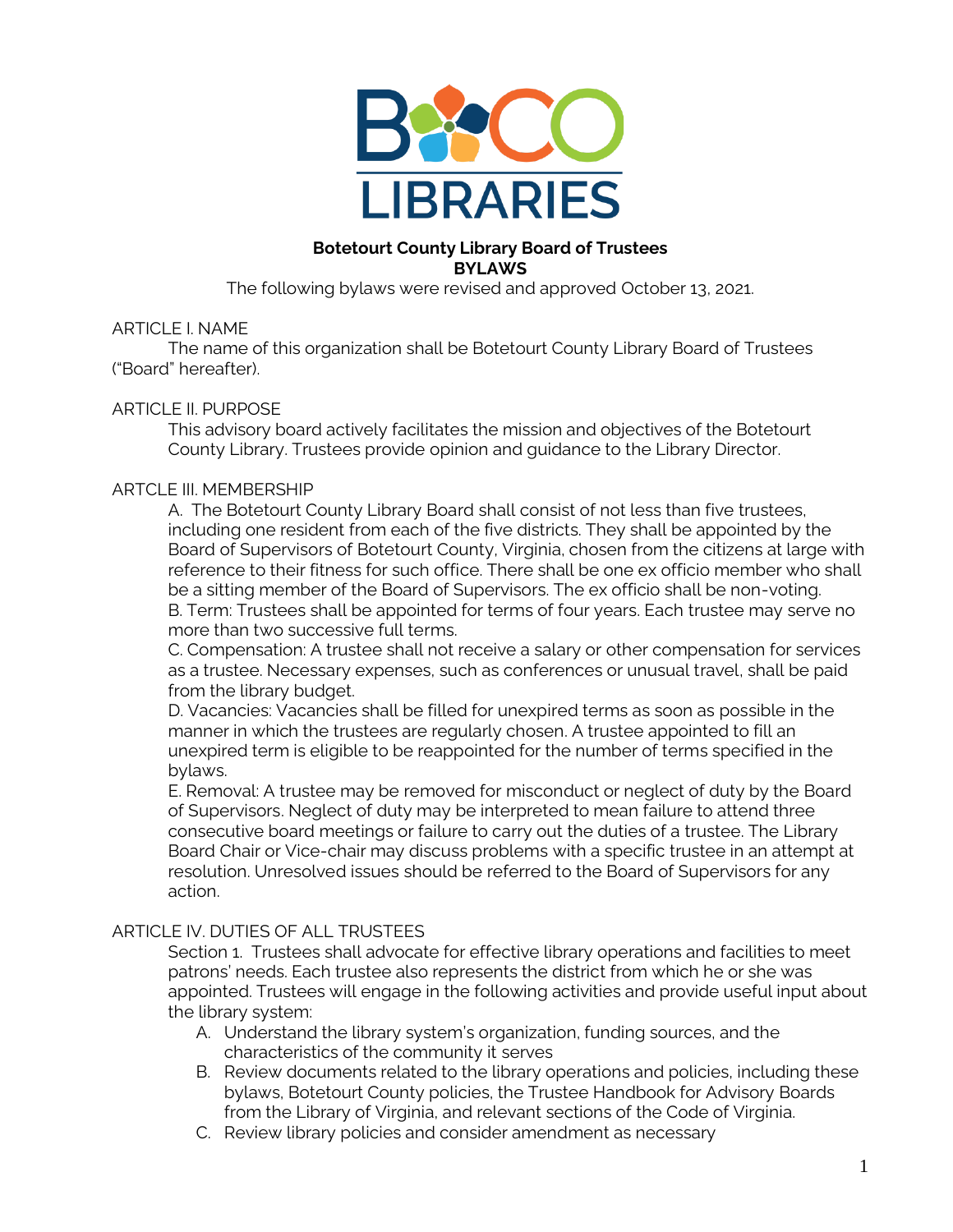- D. Review major gifts to the library as necessary
- E. Stay current with library trends and issues
- F. Understand and support the role of the Library Director
- G. Support the library system's programs
- H. Participate in the strategic planning process

Section 2. Finances

- A. The Board recognizes that adequate financial support is basic for good library service and advocates for this support.
- B. The Board reviews any periodic reports that are presented to governing officials and the Library of Virginia.
- C. The Board reviews the annual budget that is submitted to the governing officials.
- D. The Board reviews the status of library facilities with a goal of ensuring that the facilities adequately meet the physical requirements of the library system and its patrons.
- E. The Board reviews expenditures as necessary.

Section 3. Personnel support

- A. The Board supports the recruitment and retention of quality employees in a system with meaningful work, competitive compensation, productive work environments, team-oriented working relationships, and recognition of dedicated and meritorious service.
- B. The Board collaborates with the County Administrator in the hiring, evaluating, encouraging and supporting a capable, trained Library Director.
- C. While the Board may be consulted about policies affecting personnel, the Library Director shall have immediate oversight of staff members in conjunction with the requirements of the County Administrator and Botetourt County Human Resources.

## ARTICLE V. OFFICERS

Section 1. The officers of the Library Board shall be a Chair and a Vice-Chair with a oneyear term of office from January through December. Officers may serve multiple terms. Secretarial functions shall be managed by the Director.

## Section 2. Elections

- A. Nominations for office may be made by any trustee and may include selfnomination.
- B. Officers shall be elected at the last regular meeting in each calendar year and shall assume duties of their office on January 1st of the subsequent year. They shall remain in office until their successors begin their terms.
- C. If an officer is unable to fulfill the term of office, an election will be held as soon as possible for a trustee to assume the position until the end of that calendar year.

Section 3. Duties

- A. The Chair shall preside over meetings and serve as the spokesperson of the Board as needed. The Chair may confer with the Director about the agenda and shall help the Board adhere to the agenda as closely as possible. The Chair may serve as a liaison between the Director and other trustees.
- B. The Vice-chair shall fill the duties of the Chair in the Chair's absence and may agree to take on additional specific duties.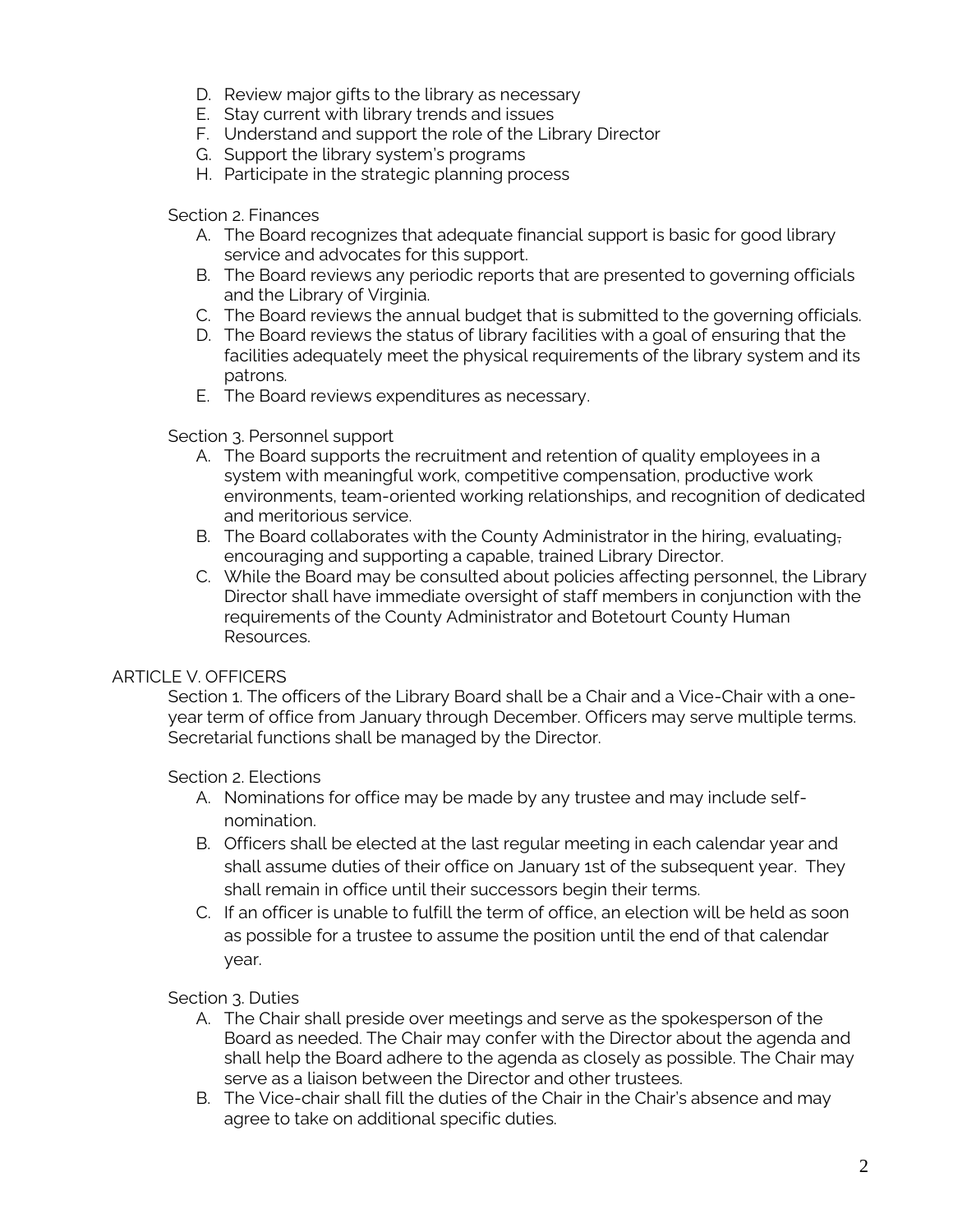C. Secretarial duties include the development and posting of accurate minutes along with other correspondence related to the work of the Board.

# ARTILCE VI. MEETINGS

Section 1. Types of Meetings, all subject to the Virginia Freedom of Information Act

- A. Regular open meetings: Regular meetings shall be held monthly at a time and place designated by the Board.
- B. Special open meetings: Special meetings may be held at any time at the call of the Chairman, the Secretary, or any two trustees, providing that notice is provided in accordance with the Freedom of Information Act.
- C. Closed meetings: The Virginia Freedom of Information Act allows closed meetings in certain circumstances. Trustees must be familiar with those circumstances and processes.
- D. In usual circumstances, meetings are held in person. In unusual circumstances, a meeting may be cancelled or held virtually. If a virtual meeting is necessary, trustees shall adhere to the Code of Virginia, 2.2-3708.2, regarding meetings held through electronic communication means.

Section 2. Publication of Meetings

- A. Meetings are open to the public and shall be advertised at least on the library website and in accordance with the Freedom of Information Act.
- B. Changes in meeting times, dates, and/or places must be announced publicly in accordance with the Freedom of Information Act.

Section 3. Attendance

- A. Trustees agree to attend board meetings regularly or notify the Director of inability to attend as far in advance as possible.
- B. A quorum at any meeting, required for votes on action items, shall consist of three or more trustees.

Section 4. Procedures

- A. In accordance with *Roberts Rules of Order* (12th edition), meetings will follow an agenda with voice votes taken on any action items.
- B. Development or amendment of some policies may need review by the County Administrator or the Commonwealth Attorney's Office before those policies are finalized.
- C. Minutes shall be recorded at every open meeting and posted on the library website, to be archived after one year. Archived minutes and any documents reviewed during open meetings shall be made available to any citizen who requests them.

## ARTICLE VII. COMMITTEES

A. Committees may be established for short-term exploration of an issue related to library business. Such committees are created for a specific duration of time.

B. Standing committees may be established for consideration of ongoing issues and include the Chair as a member of the committee. Such committees may last indefinitely.

#### ARTICLE VIII. AMENDMENTS

A. These bylaws shall be reviewed routinely and revised as necessary. Amendments to these rules may be proposed at any regular meeting, but may be effective only after favorable vote at the subsequent meeting.